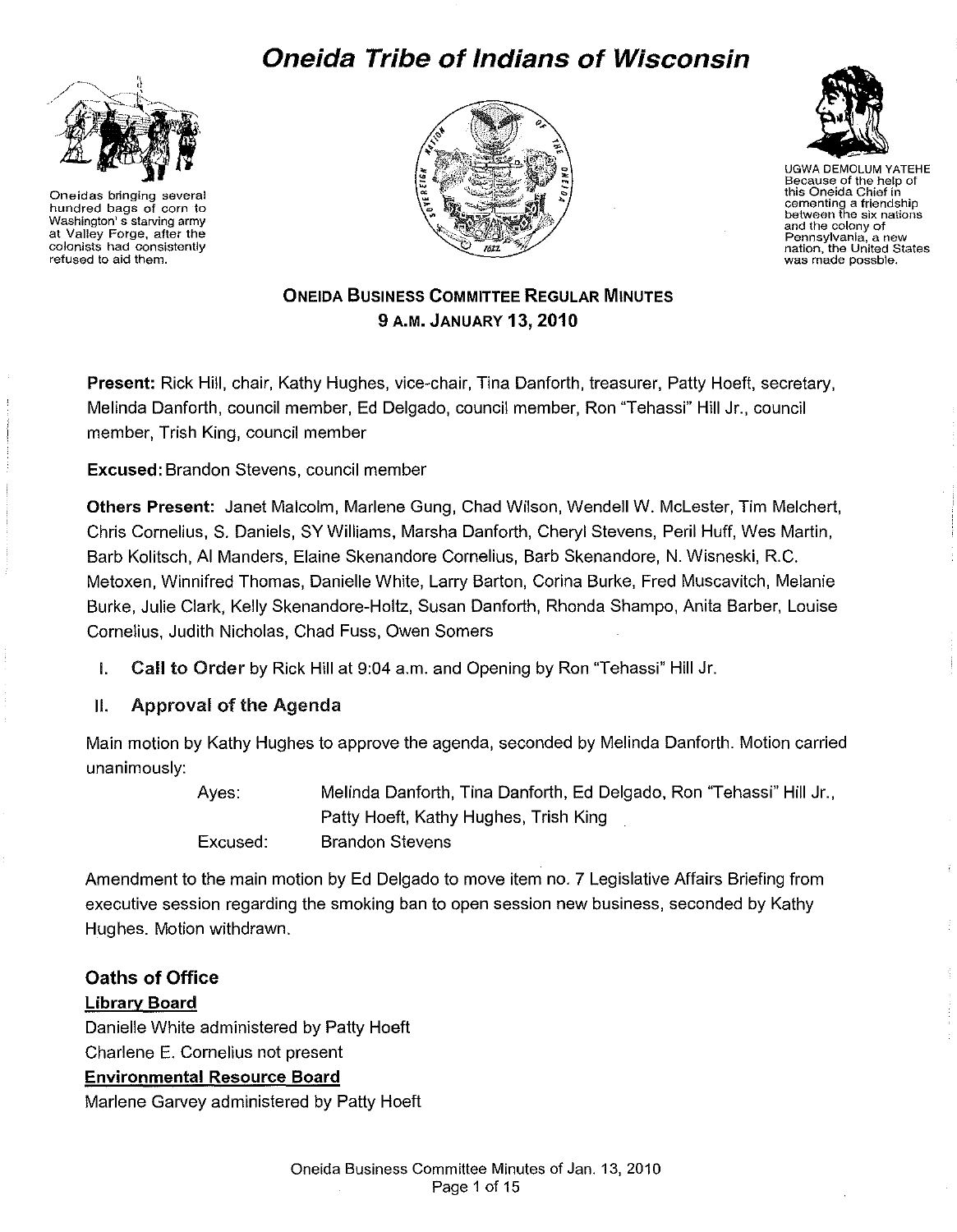### **Oneida Nation Veteran Affairs Committee**

Cletus Ninham administered by Patty Hoeft Wendell Mclester administered by Patty Hoeft Janet Malcolm administered by Patty Hoeft

### Ill. Minutes to be approved

### **1. Oct. 28, 2009 Business Committee minutes**

Motion by Patty Hoeft to approve the Oct. 28, 2009 Business Committee minutes, seconded by Kathy Hughes. Motion carried with one abstention:

| Aves:      | Tina Danforth, Ed Delgado, Ron "Tehassi" Hill Jr., Patty Hoeft, Kathy |
|------------|-----------------------------------------------------------------------|
|            | Hughes, Trish King                                                    |
| Abstained: | Melinda Danforth                                                      |
| Excused:   | <b>Brandon Stevens</b>                                                |

### **Dec. 23, 2009 Business Committee minutes**

Motion by Patty Hoeft to approve the Dec. 23, 2009 Business Committee minutes with the correction of the word "can" to "can't" under ""For the record" on page 11, seconded by Ron "Tehassi" Hill Jr. Motion carried unanimously:

| Ayes:    | Melinda Danforth, Tina Danforth, Ed Delgado, Ron "Tehassi" Hill Jr., |
|----------|----------------------------------------------------------------------|
|          | Patty Hoeft, Kathy Hughes, Trish King                                |
| Excused: | <b>Brandon Stevens</b>                                               |

### **Dec. 30, 2009 Special Business Committee minutes**

Motion by Melinda Danforth to table the Dec. 30 Business Committee minutes, seconded Patty Hoeft. Motion carried unanimously:

> Ayes: Excused: Melinda Danforth, Tina Danforth, Ed Delgado, Ron "Tehassi" Hill Jr., Patty Hoeft, Kathy Hughes, Trish King Brandon Stevens

### IV. Reports

### **1. Stimulus Initiative report**

Sponsor: Debbie Thundercloud/Cheryl Stevens

Motion by Kathy Hughes to approve the Stimulus Initiative report, seconded by Tina Danforth. Motion carried unanimously:

> Ayes: Excused: Melinda Danforth, Tina Danforth, Ed Delgado, Ron "Tehassi" Hill Jr., Patty Hoeft, Kathy Hughes, Trish King Brandon Stevens

Motion by Tina Danforth to direct the Audit Committee to work with the Grants Department to determine how we are going to fund the cost of auditing for these grants and a report be brought back in two weeks, seconded by Ed Delgado. Motion carried unanimously: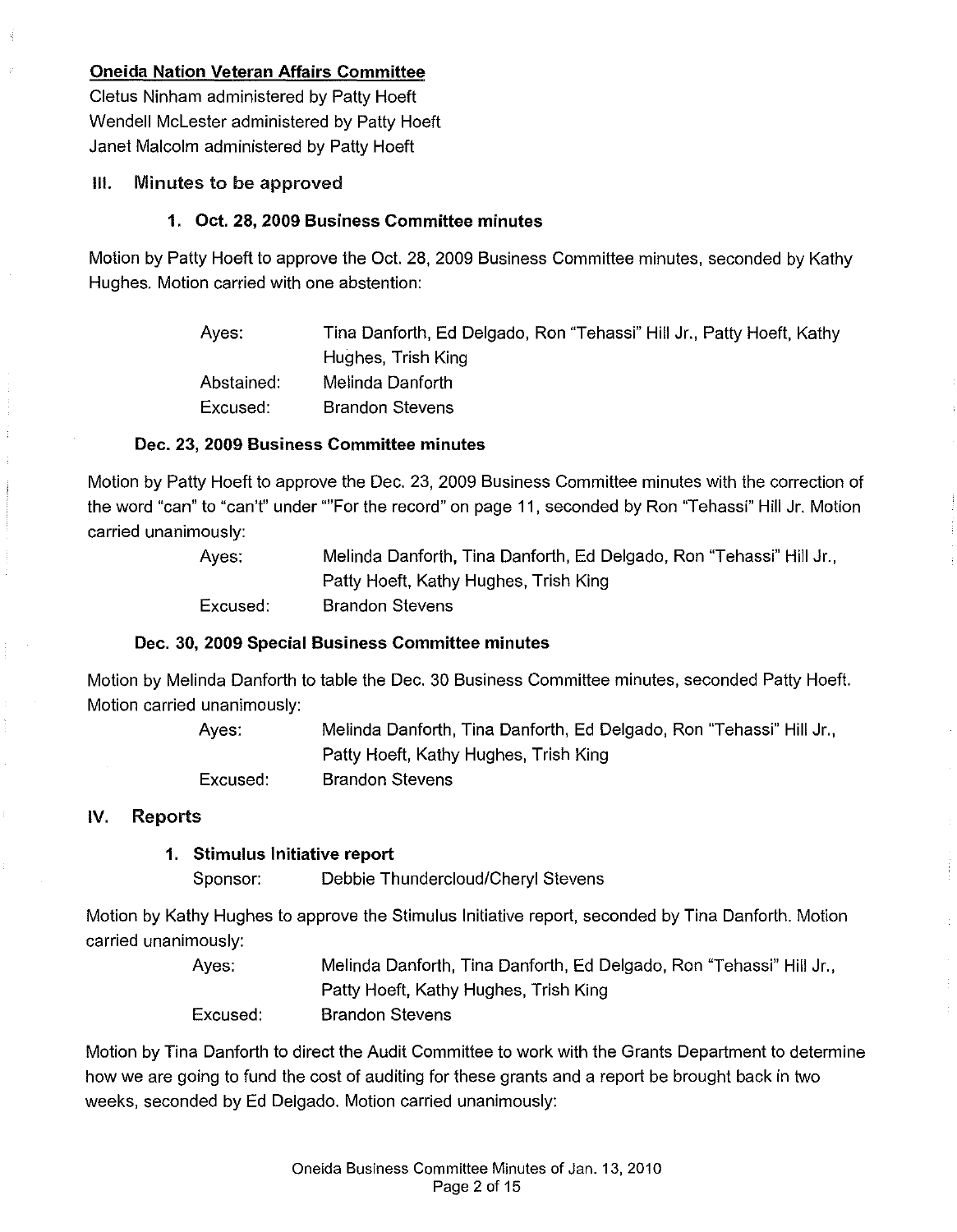Ayes: Melinda Danforth, Tina Danforth, Ed Delgado, Ron "Tehassi" Hill Jr., Patty Hoeft, Kathy Hughes, Trish King

Excused:

#### **2. Skanikulat report**

Sponsor: Bill Gollnick/Melanie Burkart

Brandon Stevens

Motion by Trish King to approve the Skanikulat report, seconded by Ron "Tehassi" Hill Jr. Motion carried unanimously:

> Ayes: Melinda Danforth, Tina Danforth, Ed Delgado, Ron "Tehassi" Hill Jr., Patty Hoeft, Kathy Hughes, Trish King

Excused: Brandon Stevens

### V. Board, Committee and Commission Reports

#### **1. Environmental Resource Board**

Sponsor: Richard Baird

Motion by Ron 'Tehassi" Hill Jr. to accept the Environmental Resource Board report, seconded by Trish King. Motion carried unanimously:

> Ayes: Melinda Danforth, Tina Danforth, Ed Delgado, Ron ''Tehassi" Hill Jr., Patty Hoeft, Kathy Hughes, Trish King Excused: Brandon Stevens

#### **2. Personnel Commission**

Sponsor: Susan Daniels

Motion by Trish King to accept the Personnel Commission report, seconded by Ed Delgado. Motion carried unanimously:

> Ayes: Excused: Melinda Danforth, Tina Danforth, Ed Delgado, Ron "Tehassi" Hill Jr., Patty Hoeft, Kathy Hughes, Trish King Brandon Stevens

### VI. Follow up/BC Directives Reports

### **1. Restructure and realign the divisions under the General Manager**

Sponsor: Debbie Thundercloud

**Excerpt from Sept. 23, 2009:** Motion by Melinda Danforth to direct the General Manager to assess the functions of the areas under her responsibility and identify re-structure recommendations based upon three components; 1. Programs and services, 2. Enterprises, 3. Internal services and that a preliminary review report be completed by Dec. 2009 with a final recommendation by April 1, 2010, seconded by Ron "Tehassi" Hill Jr. Motion carried unanimously.

Motion by Kathy Hughes to accept the Restructure and realignment report with further follow-up done to explore the enterprise concept and for the General Manager to prepare more detail for the reorganization of areas under the General Manager's purview, seconded by Ron "Tehassi" Hill Jr. Motion carried with one opposition:

Ayes: Melinda Danforth, Ed Delgado, Ron "Tehassi" Hill Jr., Patty Hoeft, Kathy Hughes, Trish King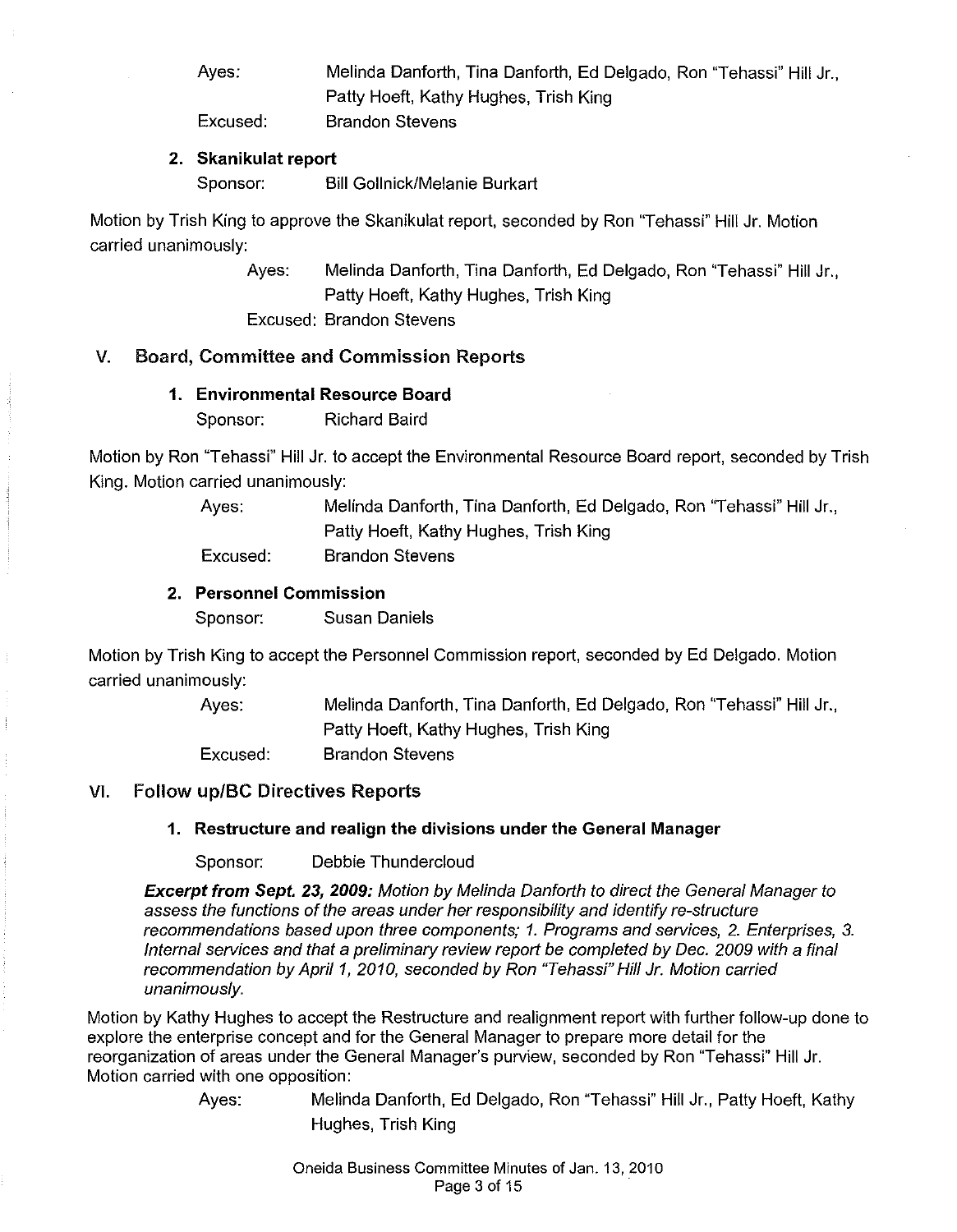Opposed: Tina Danforth

Excused: Brandon Stevens

VII. Travel Reports

### A. ITMA annual conference Nov. 10-14 Las Vegas, NV

Sponsor: Melinda Danforth

Motion by Tina Danforth to approve the Inter-Tribal Monitoring Association travel report, seconded by Ron "Tehassi" Hill Jr. Motion carried with one abstention:

> Ayes: Tina Danforth, Ed Delgado, Ron "Tehassi" Hill Jr., Patty Hoeft, Kathy Hughes, Trish King Abstained: Melinda Danforth Excused: Brandon Stevens

Ron "Tehassi" Hill Jr. left at 10:21 a.m.

### VIII. General Tribal Council

### 1. Jan. 4, 2010 Annual GTC meeting report

Motion by Kathy Hughes to accept the GTC meeting report, seconded by Melinda Danforth. Motion carried unanimously:

> Ayes: Melinda Danforth, Tina Danforth, Ed Delgado, Patty Hoeft, Kathy Hughes, Trish King Absent: Ron "Tehassi" Hill Jr. Excused: Brandon Stevens

#### IX. New Business

### A. Resolutions

#### B. Requests

1. Retro-approve small business on reservations being conducted through UW-Green Bay students

Sponsor: Melinda Danforth

Motion by Kathy Hughes to retro-approve support of the grant proposal through the University of Wisconsin-Green Bay to aid in research of barriers to entrepreneurship within the Native American community, seconded by Trish King. Motion carried unanimously:

| Ayes:    | Melinda Danforth, Tina Danforth, Ed Delgado, Patty Hoeft, Kathy |
|----------|-----------------------------------------------------------------|
|          | Hughes, Trish King                                              |
| Absent.  | Ron "Tehassi" Hill Jr.                                          |
| Excused: | <b>Brandon Stevens</b>                                          |

- 2. Programmatic agreement Management of Historic Resources at the Veterans Affairs Medical Center in Tomah, WI
	- Sponsor: Lloyd Powless/Corina Burke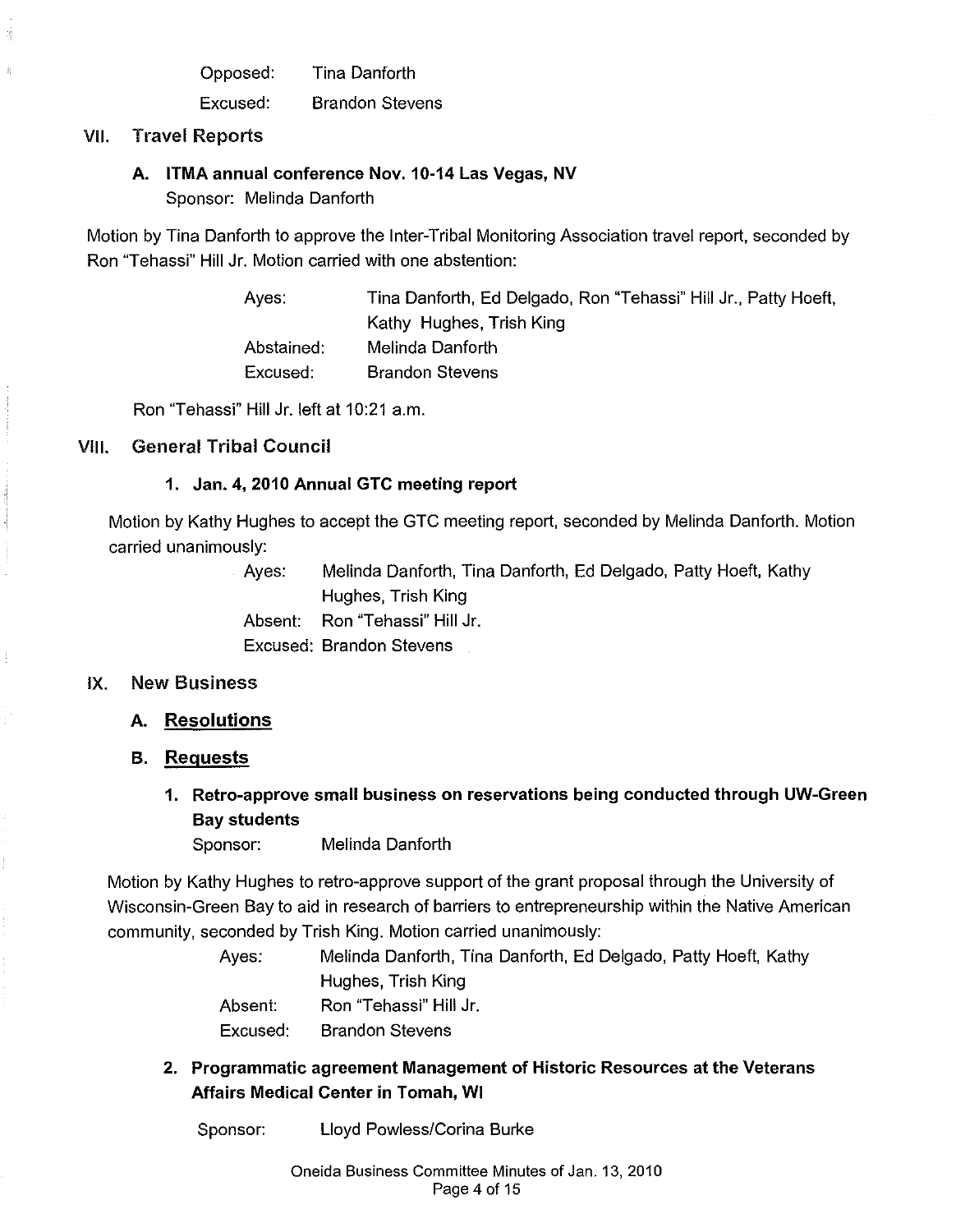Ron "Tehassi" Hill Jr. returned at 10:27 a.m.

Motion by Trish King to approve the Memorandum of Agreement regarding Removal of Building 8 Tomah Veterans Medical Center, Tomah, WI, seconded by Kathy Hughes. Motion carried unanimously:

> Ayes: Melinda Danforth, Tina Danforth, Ed Delgado, Ron "Tehassi" Hill Jr., Patty Hoeft, Kathy Hughes, Trish King Excused: Brandon Stevens

**3. Retro-approve letter of support re: WI Indian Child Welfare Act Advisory Board**  Sponsor: Rick Hill

Motion by Ed Delgado to retro-approve the letter of support regarding Wisconsin Indian Child Welfare Act Advisory Board, seconded by Ron 'Tehassi" Hill Jr. Motion carried unanimously:

> Ayes: Melinda Danforth, Tina Danforth, Ed Delgado, Ron "Tehassi" Hill Jr., Patty Hoeft, Kathy Hughes, Trish King Excused: Brandon Stevens

### **c. Travel Requests**

**1. HHS Tribal Budget Formulation & Consultation Mar.** 3-5, **Washington D.C.**  Sponsor: Kathy Hughes

No action.

**2. ITMA Board & Tribal Leaders meeting Feb. 22-25**  Sponsor: Melinda Danforth

Motion by Kathy Hughes to approve Melinda Danforth to attend Inter-Tribal Monitoring Association and Tribal Leaders meeting Feb. 22 through 25, seconded by Ron "Tehassi" Hill Jr. Motion carried with one abstention:

> Ayes: Abstained: Excused: Tina Danforth, Ed Delgado, Ron "Tehassi" Hill Jr., Patty Hoeft, Kathy Hughes, Trish King Melinda Danforth Brandon Stevens

**3. Reservation Economic Summit & Business Trade Fair Feb. 21-24, Las Vegas, NV**  Sponsor: Brandon Stevens

Motion by Ed Delgado to approve the travel request for Brandon Stevens and Tina Danforth to attend the Reservation Economic Summit and Business Trade Fair Feb. 21 through 24, seconded by Melinda Danforth. Motion carried with one abstention:

> Ayes: Melinda Danforth, Ed Delgado, Ron "Tehassi" Hill Jr., Patty Hoeft, Kathy Hughes, Trish King Abstained: Tina Danforth

Excused: Brandon Stevens

**4. NIGA Winter Legislative Summit Feb. 2-3, Washington D.C.** 

Sponsor: Rick Hill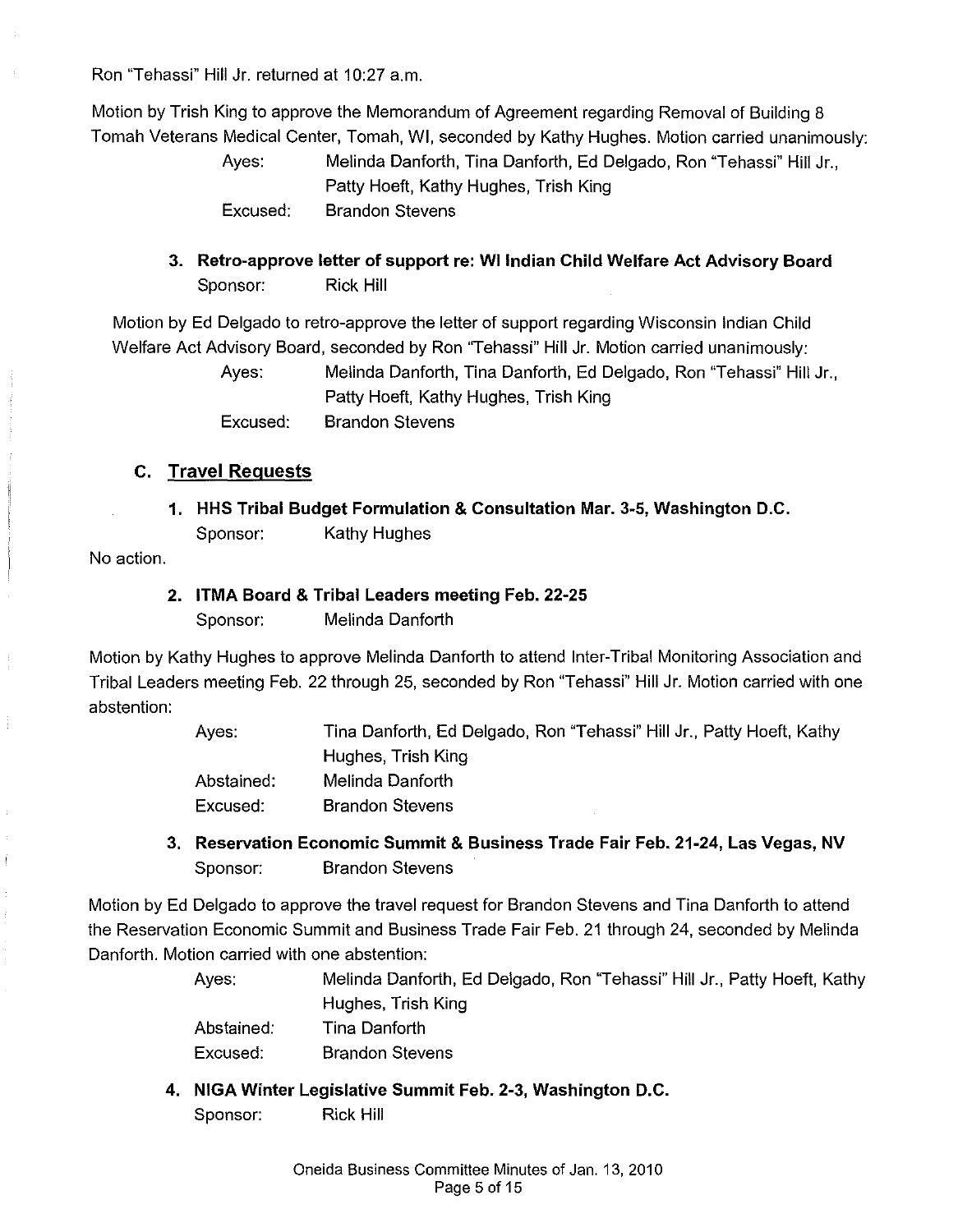Motion by Melinda Danforth to approve the travel request for Rick Hill to attend National Indian Gaming Association Winter Legislative Summit Feb. 2 and 3, seconded by Kathy Hughes. Motion carried unanimously:

> Ayes: Excused: Melinda Danforth, Tina Danforth, Ed Delgado, Ron "Tehassi" Hill Jr., Patty Hoeft, Kathy Hughes, Trish King Brandon Stevens

### D. Community Development Planning Committee

### E. Finance Committee

#### F. Legislative Operating Committee

1. Dec. 16 LOC minutes

Sponsor: Trish King

Motion by Kathy Hughes to approve the Dec. 16 Legislative Operating Committee minutes, seconded by Patty Hoeft. Motion carried unanimously:

> Ayes: Tina Danforth, Ed Delgado, Ron "Tehassi" Hill Jr., Patty Hoeft, Kathy Hughes, Trish King

Excused: Melinda Danforth, Brandon Stevens

## 2. Feb. 25 Personnel Policies and Procedures Amendments public hearing Sponsor: Trish King

Motion by Patty Hoeft to approve the Feb. 25 Personnel Policies and Procedures Amendments public hearing, seconded by Ron "Tehassi" Hill Jr. Motion carried unanimously:

> Ayes: Tina Danforth, Ed Delgado, Ron "Tehassi" Hill Jr., Patty Hoeft, Kathy Hughes, Trish King

Excused: Melinda Danforth, Brandon Stevens

### X. Cost containment FY2010 Exceptions

### A. FY2010 Hiring Freeze Exceptions

1. Judicial System -Approve extending Interim Administrator to end of FY 2010 Sponsor: Rick Hill/Winnifred Thomas

Motion by Kathy Hughes to approve extending the Judicial System Interim Administrator to the end of FY2010, seconded by Ed Delgado. Motion carried unanimously:

> Ayes: Tina Danforth, Ed Delgado, Ron "Tehassi" Hill Jr., Patty Hoeft, Kathy Hughes, Trish King

Excused: Melinda Danforth, Brandon Stevens

2. Gaming - Approve to hire two part-time cooks for Mason Street Casino and reassign a Casino Server to Bartender

Sponsor: Louise Cornelius/Brenda Buckley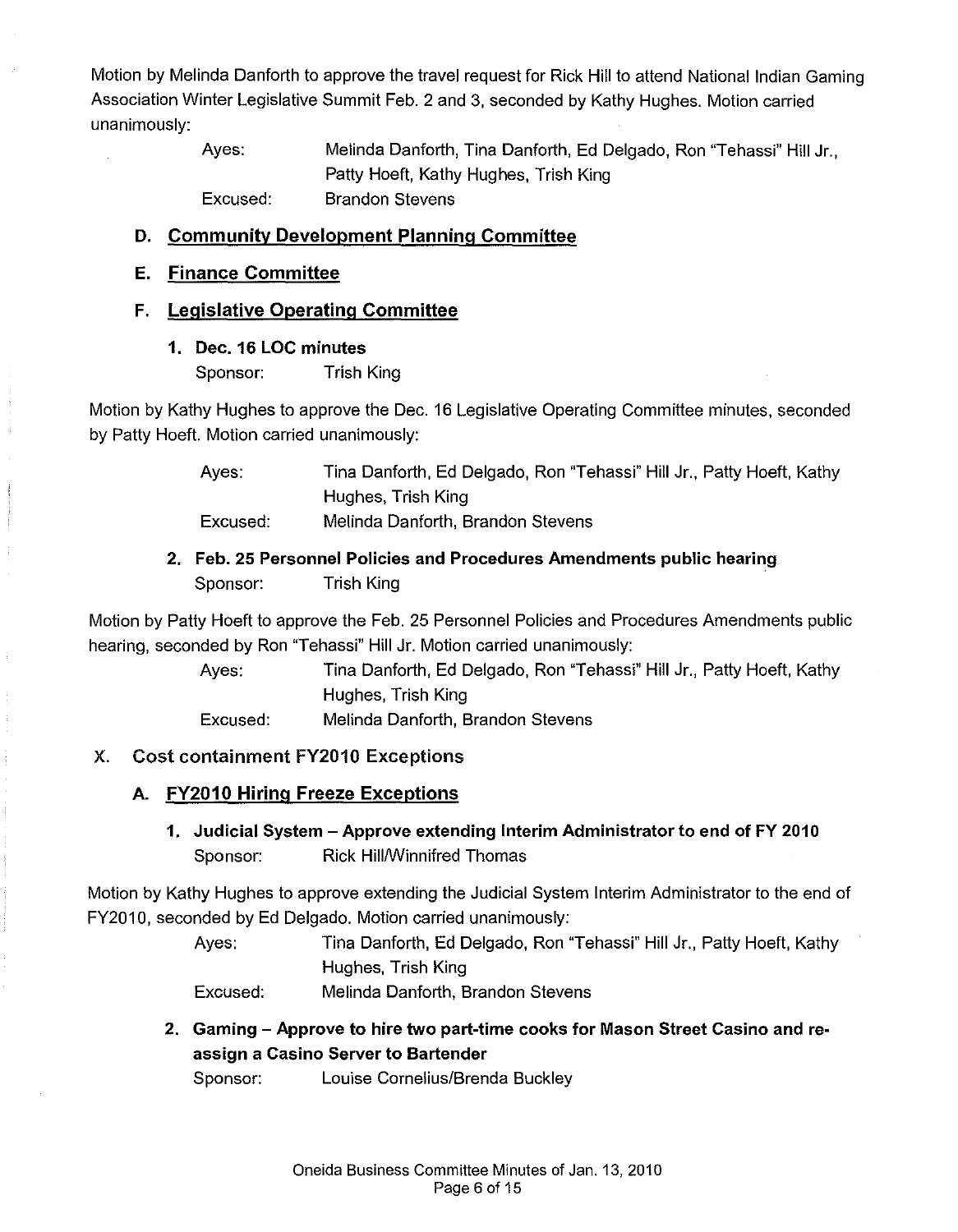Motion by Patty Hoeft to approve to hire two part-time gaming cooks for Mason Street casino and reassign a Casino Server to Bartender, seconded by Ron "Tehassi" Hill Jr. Motion carried with one abstention:

| Ayes:      | Ed Delgado, Ron "Tehassi" Hill Jr., Patty Hoeft, Kathy Hughes, Trish |
|------------|----------------------------------------------------------------------|
|            | Kina                                                                 |
| Abstained: | Tina Danforth                                                        |
| Excused:   | Melinda Danforth, Brandon Stevens                                    |
|            |                                                                      |

3. Gaming – Approve second contract from Casino server to Cook from \$7.53 to \$9.11 Sponsor: Louise Cornelius

Motion by Patty Hoeft to approve the second contract from Casino server to Cook from \$7.53 to \$9.11, seconded by Ed Delgado. Motion carried with one abstention:

> Ayes: Ed Delgado, Ron "Tehassi" Hill Jr., Patty Hoeft, Kathy Hughes, Trish King Abstention: Tina Danforth

Excused: Melinda Danforth, Brandon Stevens

4. Gaming- Approve second contract from Casino Server to Bartender from \$7.53 to \$9.11

Sponsor: Louise Cornelius

Motion by Kathy Hughes to approve the second contract from Casino Server to Bartender from \$7.53 to \$9.11, seconded by Patty Hoeft. Motion carried with one abstention:

> Ayes: Ed Delgado, Ron "Tehassi" Hill Jr., Patty Hoeft, Kathy Hughes, Trish King Abstention: Tina Danforth Excused: Melinda Danforth, Brandon Stevens

5. Gaming -Approve one year extension for Interim Cage/Vault Administrative Assistant Jan. 4, 2010- Jan. 4, 2011 Sponsor: Louise Cornelius

Motion by Patty Hoeft to approve a one year extension for Interim Cage/Vault Administrative Assistant Jan. 2, 2010 through Jan. 4, 2011, seconded by Trish King. Motion carried with two abstentions:

> Ayes: Abstention: Excused: Ed Delgado, Ron "Tehassi" Hill Jr., Patty Hoeft, Trish King Tina Danforth, Kathy Hughes Melinda Danforth, Brandon Stevens

6. Gaming -Approve to post one part-time Cashier, four part-time Vault Specialist II, two part-time Vault Specialist, one full-time emergency temporary Cashier, one fulltime Vault Specialist

Sponsor: Louise Cornelius/Chad Fuss

Motion by Kathy Hughes to approve to post one part-time Cashier, four part-time Vault Specialist II, two part-time Vault Specialists, one full-time Emergency Temporary Cashier, and one full-time Vault Specialist, seconded by Ron "Tehassi" Hill Jr. Motion carried with one abstention: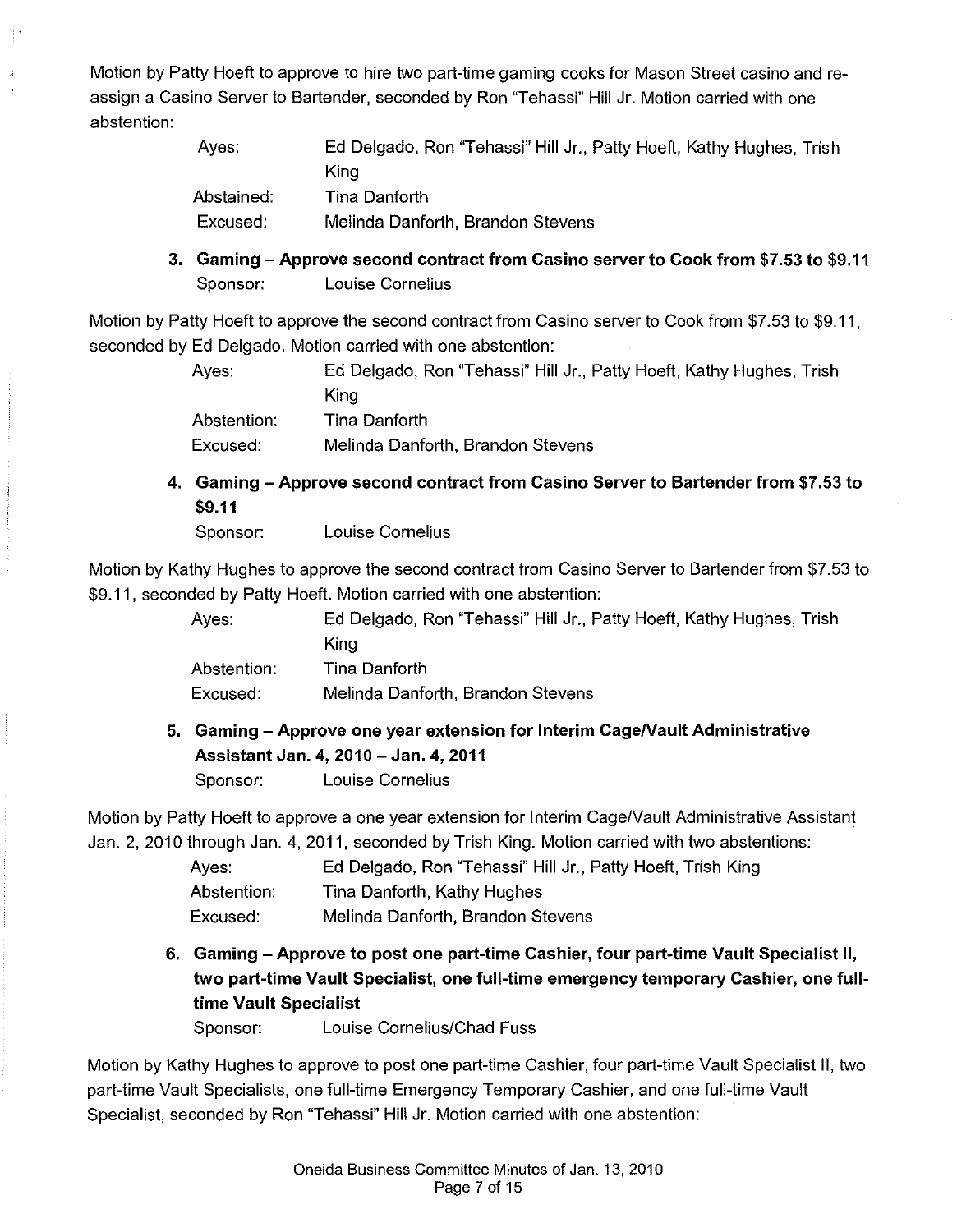Ayes: Ed Delgado, Ron "Tehassi" Hill Jr., Patty Hoeft, Kathy Hughes, Trish King

Abstention: Excused: Tina Danforth Melinda Danforth, Brandon Stevens

7. Head Start - Approve extension of classroom duties for 90 days Sponsor: Lloyd Powless/Joan Christnot

Motion by Ed Delgado to approve the Head Start extension of classroom duties for 90 days, seconded by Patty Hoeft. Motion carried unanimously:

> Ayes: Tina Danforth, Ed Delgado, Ron "Tehassi" Hill Jr., Patty Hoeft, Kathy Hughes, Trish King

Excused: Melinda Danforth, Brandon Stevens

8. Custodial - Approve two job reassignments in Custodial Dept. with wage increase of \$1.63 and \$2.09 starting Aug. 3, 2009 and Oct. 11, 2009 Sponsor: Lloyd Powless

Motion by Kathy Hughes to approve the two job reassignments in the Custodial Department contingent upon the employee meeting the qualifications of the position, approved background check, preemployment, and Business Committee approval, seconded by Trish King. Motion carried with one opposed:

| Ayes.    | Tina Danforth, Ed Delgado, Ron "Tehassi" Hill Jr., Patty Hoeft, Kathy             |
|----------|-----------------------------------------------------------------------------------|
|          | Hughes, Trish King                                                                |
| Opposed: | Tina Danforth                                                                     |
| Excused: | Melinda Danforth, Brandon Stevens                                                 |
|          | For the record: Tina Danforth said this does not meet the qualifications for cost |
|          | containment.                                                                      |

9. DPW Custodial - Approve Interim Custodial Supervisor to Skenandoah Complex and approve Interim Custodial Supervisor to Custodial Supervisor Sponsor: Lloyd Powless

Motion by Tina Danforth to deny the request, seconded by Ed Delgado.

Motion by Kathy Hughes to table, seconded by Ed Delgado. Motion carried with one abstention:

Ayes: Ed Delgado, Ron "Tehassi" Hill Jr., Patty Hoeft, Kathy Hughes, Trish King Abstained: Tina Danforth Excused: Melinda Danforth, Brandon Stevens

10. Anna John Nursing Home- Approve to post vacant Finance Coordinator Sponsor: Lloyd Powless/Jane Smith

Motion by Patty Hoeft to approve to post one vacant Finance Coordinator, seconded by Kathy Hughes. Motion carried with one abstention:

> Ayes: Ed Delgado, Ron "Tehassi" Hill Jr., Patty Hoeft, Kathy Hughes, Trish King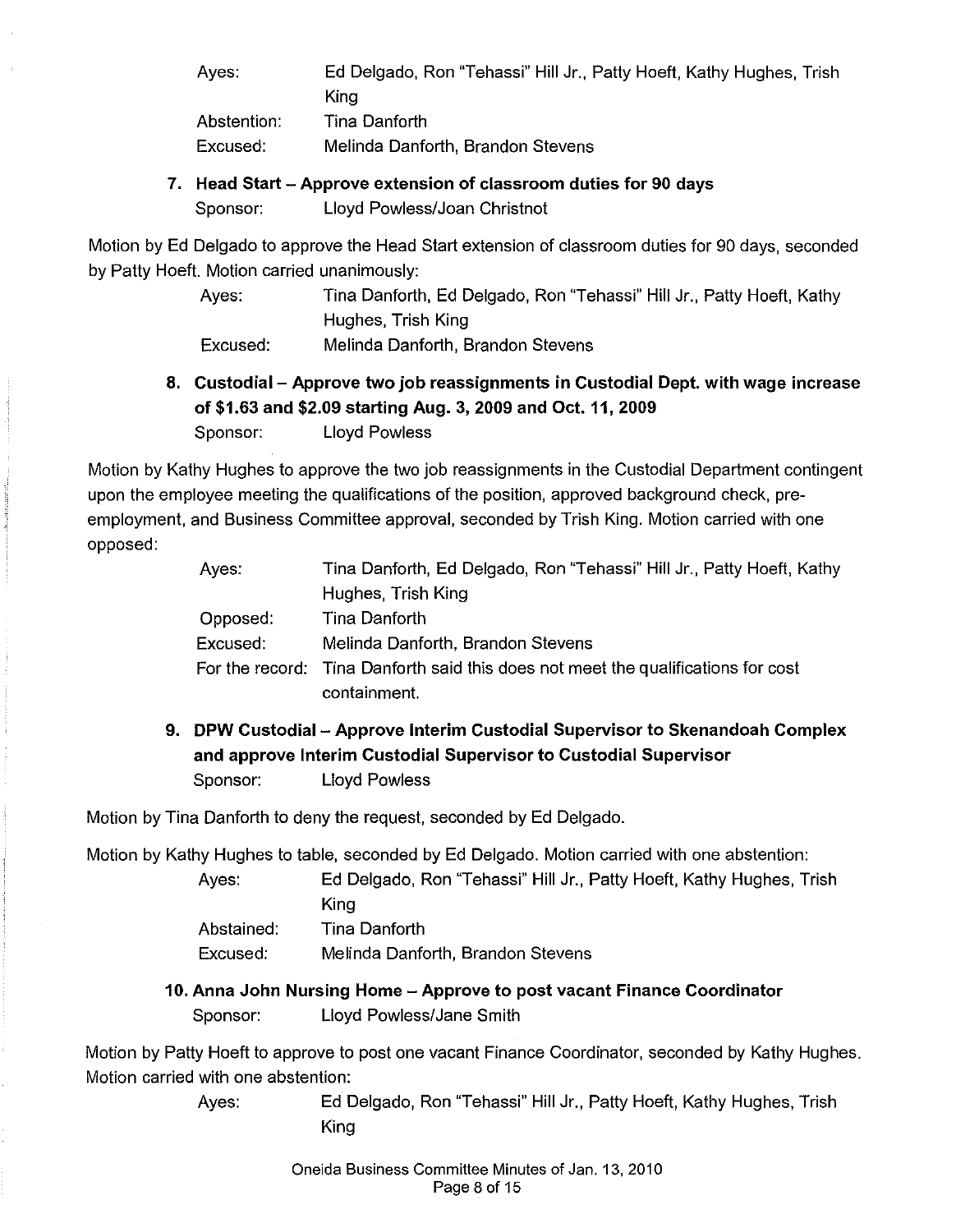Abstained: Tina Danforth Excused: Melinda Danforth, Brandon Stevens

# **11. Social Services -Approve Interim Food Distribution Director to Food Distribution Manager**

Sponsor: Lloyd Powless/Linda Torres

Motion by Kathy Hughes to deny the request to approve the interim Food Distribution Director to Food Distribution Manager, seconded by Tina Danforth. Motion carried unanimously:

> Ayes: Tina Danforth, Ed Delgado, Ron "Tehassi" Hill Jr., Patty Hoeft, Kathy Hughes, Trish King

Excused: Melinda Danforth, Brandon Stevens

Motion by Kathy Hughes to approve the extension to the interim appointment for six months, seconded by Patty Hoeft. Motion carried with one abstention:

> Ayes: Melinda Danforth, Ed Delgado, Ron "Tehassi" Hill Jr., Patty Hoeft, Kathy Hughes, Trish King

Abstained: Excused: Tina Danforth Brandon Stevens

# **12. Social Services- Approve Emergency Temporary Child Care Teacher for Child Care Services Program**

Sponsor: Lloyd Powless/Mary Motquin

Motion by Ed Delgado to approve the request to fill the position with an Emergency Temporary Employee, seconded by Ron "Tehassi" Hill Jr. Motion withdrawn.

Motion by Kathy Hughes to table for clarification, seconded by Tina Danforth. Vote tied, Chairman Hill voted in favor. Motion carried with four for and three opposed:

> Ayes: Tina Danforth, Trish King, Rick Hill, Kathy Hughes Opposed: Ed Delgado, Patty Hoeft, Ron "Tehassi" Hill Jr. Excused: Melinda Danforth, Brandon Stevens

Request withdrawn because it is 100% grant funded.

**13. Youth Enrichment Services- Approve filling two vacant Y.E.S. Specialist positions**  Sponsor: Debbie Thundercloud/JoAnn Ninham

Motion by Ed Delgado to approve tore-post two vacant Youth Enrichment Services Specialist positions, seconded by Kathy Hughes. Motion carried unanimously:

> Ayes: Tina Danforth, Ed Delgado, Ron "Tehassi" Hill Jr., Patty Hoeft, Kathy Hughes, Trish King

Excused: Melinda Danforth, Brandon Stevens

**14. Tribal Secretary- Approve extending Limited Term Employee contract for Executive Tribal Clerk** 

Sponsor: Patty Hoeft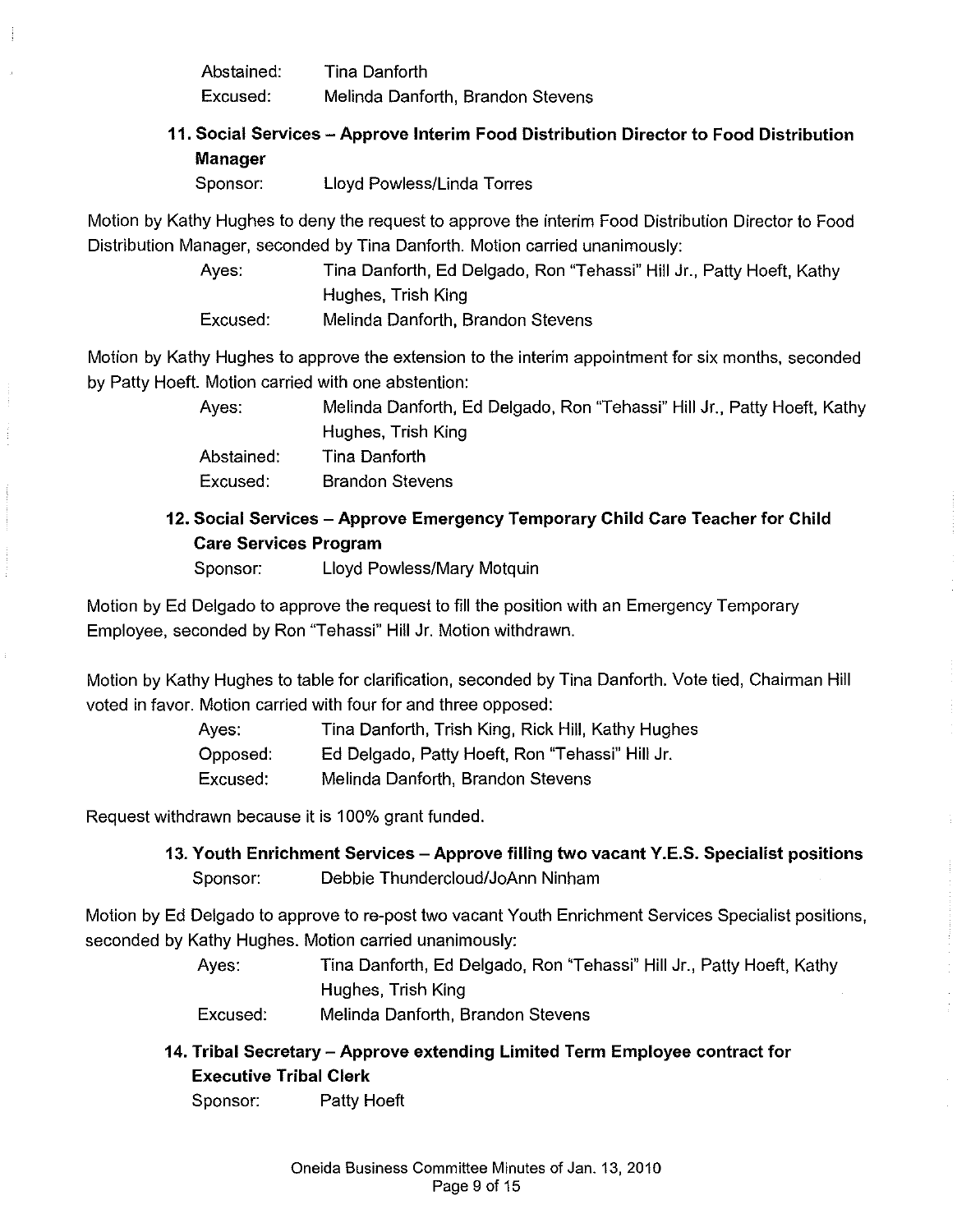Motion by Trish King to approve extending the limited term employee contract through Aug. 9, 2011for the Executive Tribal Clerk responsible for working with boards, committees and commissions, seconded by Ed Delgado. Motion carried with one abstention:

> Ayes: Ed Delgado, Ron 'Tehassi" Hill Jr., Patty Hoeft, Kathy Hughes, Trish King Abstained: Tina Danforth Excused: Melinda Danforth, Brandon Stevens

### **B. Elimination Food, Beverage and Related Open Purchase Order Exceptions**

# **C. Elimination Out-of-State Travel Exceptions unless Emergency, Certification Requirements, and Government Official Travel**

**1. Gaming - Approve travel for Assistant Gaming Manager Lorna Skenandore to attend NIGC MICS Advisory Committee meeting Jan.11-15, Alexandria, VA**  Sponsor: Louise Cornelius

Motion by Patty Hoeft to approve travel for Assistant Gaming Manager Lorna Skenandore to attend NIGC MICS Advisory Committee meeting Jan. 11 through 15, seconded by Trish King. Motion carried unanimously:

> Ayes: Tina Danforth, Ed Delgado, Ron "Tehassi" Hill Jr., Patty Hoeft, Kathy Hughes, Trish King

- Excused: Melinda Danforth, Brandon Stevens
- **2. Security- Approve Security employee Darrell Skarvan to attend Professional in Human Resources certification**  Sponsor: Bill Gollnick

Motion by Ed Delgado to approve the request. Motion failed for lack of second.

Motion Tina Danforth to deny the request to approve Security employee Darrell Skarvan to attend Professional in Human Resources certification, seconded by Kathy Hughes. Motion carried with one abstention:

| Ayes:      | Tina Danforth, Ron "Tehassi" Hill Jr., Patty Hoeft, Kathy Hughes, Trish |
|------------|-------------------------------------------------------------------------|
|            | Kina                                                                    |
| Abstained: | Ed Delgado                                                              |
| Excused:   | Melinda Danforth, Brandon Stevens                                       |

**3. Grants -Approve travel for Grant Development Specialist Sayokla Williams to attend grantsmanship training Feb. 7-12, Albuquerque, NM**  Sponsor: Lloyd Powless/Cheryl Stevens

Motion by Kathy Hughes to approve travel for Grants Development Specialist Sayokla Williams to attend grantsmanship training Feb. 7 through 12, seconded by Ron "Tehassi" Hill Jr. Motion carried with one abstention:

| Ayes:      | Ed Delgado, Ron "Tehassi" Hill Jr., Patty Hoeft, Kathy Hughes, Trish |
|------------|----------------------------------------------------------------------|
|            | Kina                                                                 |
| Abstained: | Tina Danforth                                                        |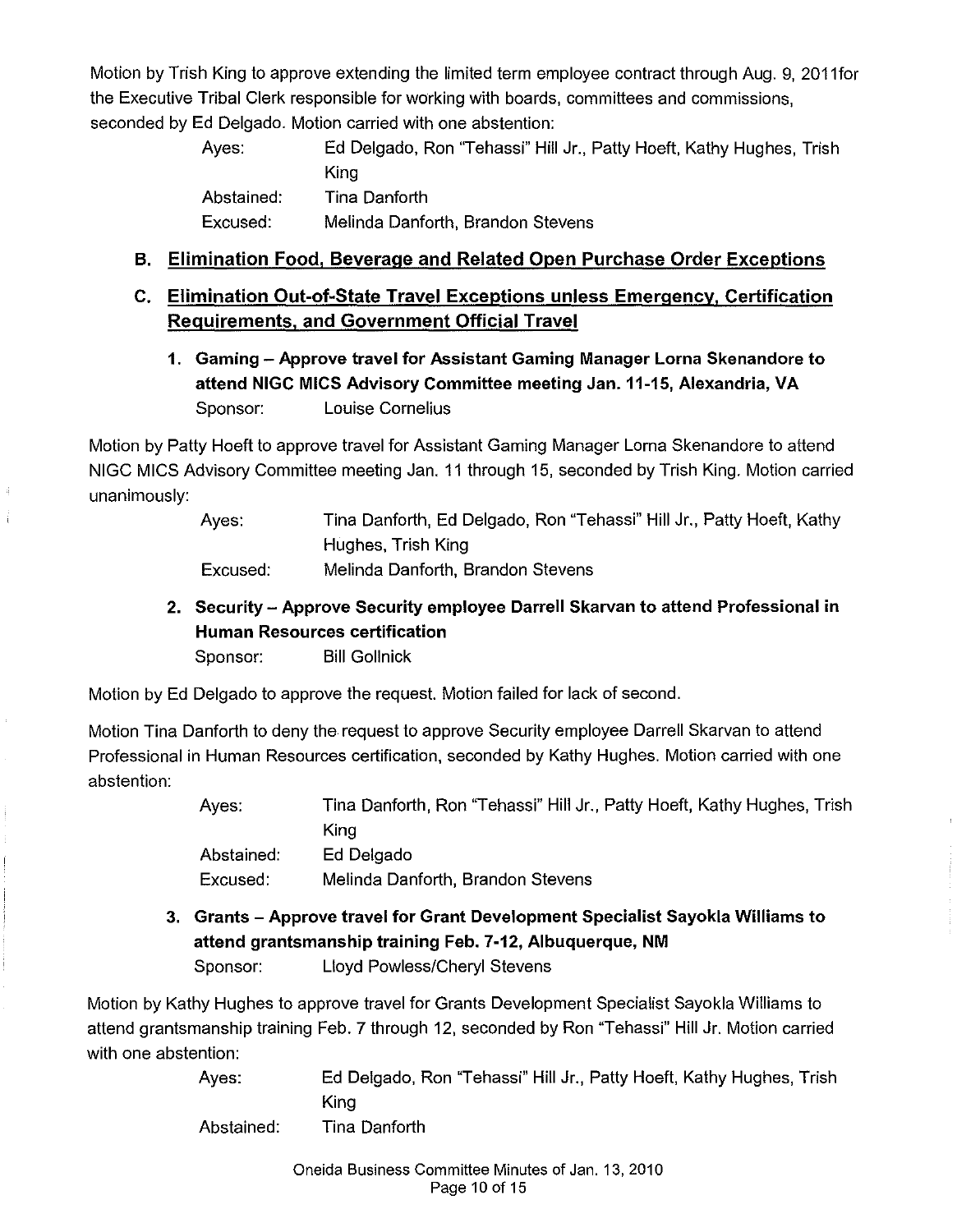Excused: Melinda Danforth, Brandon Stevens

# **4. Head Start- Approve travel for Head Start Director John Pavek to attend National Indian Headstart Directors Association conference Feb. 25-28, Chandler, AZ.**  Sponsor: Lloyd Powless/Linda Torres

Motion by Tina Danforth to deny the request to approve travel for Head Start Director John Pavek to attend National Indian Headstart Directors Association conference Feb. 25 through 28, seconded by Ed Delgado. Motion carried unanimously:

> Ayes: Tina Danforth, Ed Delgado, Ron "Tehassi" Hill Jr., Patty Hoeft, Kathy Hughes, Trish King

Excused: Melinda Danforth, Brandon Stevens

### XI. Additions

#### Executive Session

Motion by Ron "Tehassi" Hill Jr. to go into executive session at 11:20 a.m., seconded by Kathy Hughes. Motion carried unanimously:

> Ayes: Tina Danforth, Ed Delgado, Ron "Tehassi" Hill Jr., Patty Hoeft, Kathy Hughes, Trish King

Excused: Melinda Danforth, Brandon Stevens

Motion by Kathy Hughes to come out of executive session at 2:40 p.m., seconded by Ron "Tehassi" Hill Jr. Motion carried unanimously:

> Ayes: Melinda Danforth, Tina Danforth, Ed Delgado, Ron "Tehassi" Hill Jr., Patty Hoeft, Kathy Hughes, Trish King Excused: Brandon Stevens

#### **A. Old Business**

### **1. Review gaming internal audit process by Internal Audit and Oneida Gaming Commission**

Sponsor: Melinda Danforth

**Excerpt from Dec. 23:** Motion by Patty Hoeft to defer to the Jan. 13 Business Committee meeting, seconded by Kathy Hughes. Motion carried unanimously.

Motion by Melinda Danforth to accept the gaming internal audit process report and delete from the agenda, seconded by Patty Hoeft. Motion carried unanimously:

> Ayes: Melinda Danforth, Tina Danforth, Ed Delgado, Ron "Tehassi" Hill Jr., Patty Hoeft, Kathy Hughes, Trish King Excused: Brandon Stevens

**2. Review Gaming and Gaming Commission corrective action plan to respond to any repeat and high risk internal audit findings** 

Sponsor: Ed Delgado

**Excerpt from Dec.** 23: Motion by Patty Hoeft to defer the review of the gaming and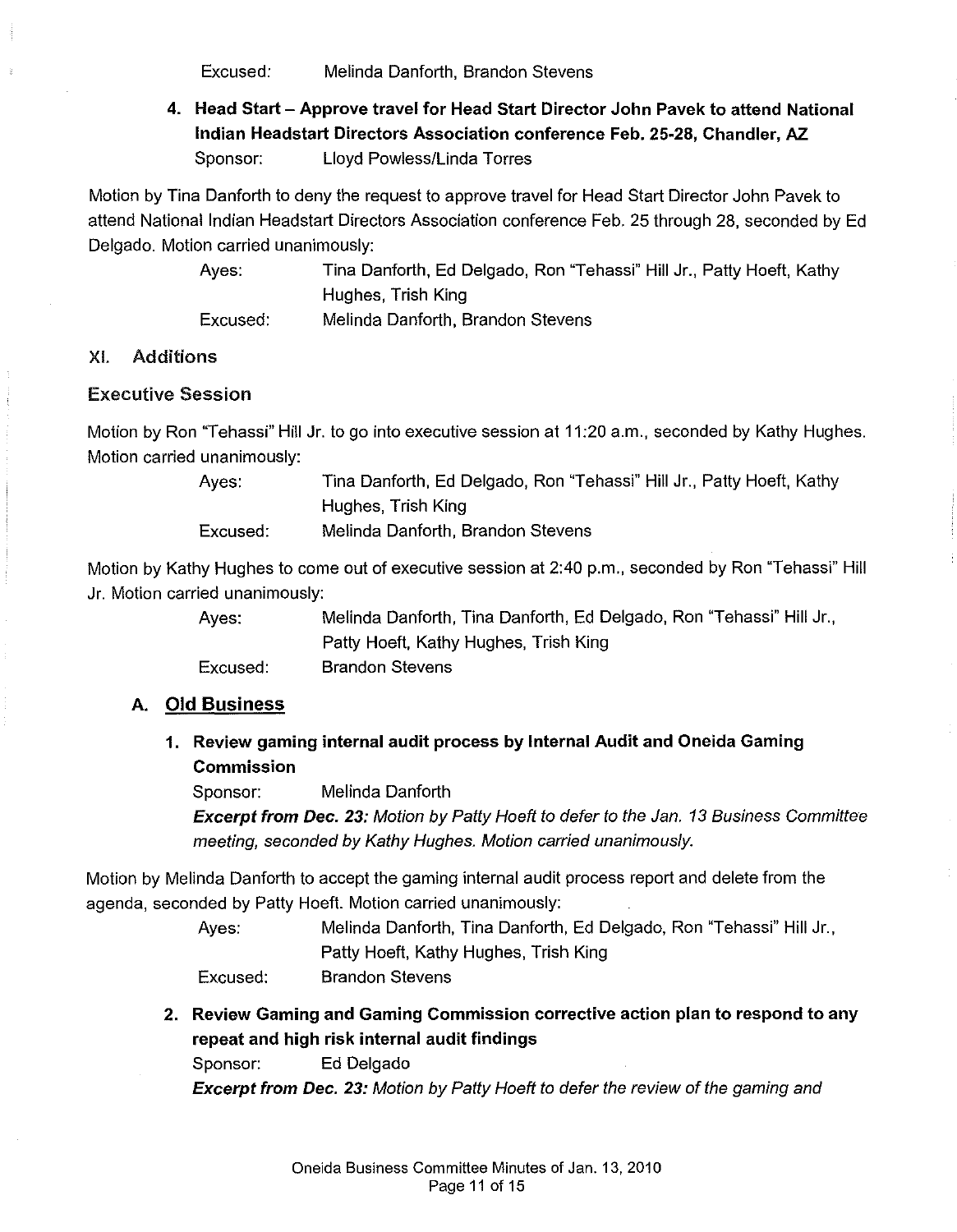gaming commission corrective action plan to the Jan. 13 Business Committee meeting, seconded by Ed Delgado. Motion carried unanimously.

Motion by Ed Delgado to defer the review of the gaming and gaming commission corrective action plan for a visual presentation at the Jan. 27 Business Committee meeting, seconded by Melinda Danforth. Motion carried unanimously:

Ayes:

Excused:

Melinda Danforth, Tina Danforth, Ed Delgado, Ron "Tehassi" Hill Jr., Patty Hoeft, Kathy Hughes, Trish King Brandon Stevens

### **3. Storm Water Charges**

Sponsor: Law Office

**Excerpt from Dec. 23:** Motion by Tina Danforth to direct The Law Office to provide a draft consideration to challenge the fees of trust property of the Tribe at the Jan. 13 Business Committee meeting, seconded by Ron "Tehassi" Hill Jr. Motion carried unanimously.

Motion by Kathy Hughes to accept the Storm Water report as FYI, seconded by Tina Danforth. Motion carried unanimously:

> Ayes: Excused: Melinda Danforth, Tina Danforth, Ed Delgado, Ron 'Tehassi" Hill Jr., Patty Hoeft, Kathy Hughes, Trish King Brandon Stevens

### **B. Requests**

### **1. Tribal employee 401{k) request**

Sponsor: Patty Hoeft

Motion by Kathy Hughes to direct the CFO to bring forward the necessary language to amend the 401 (k) agreement for withdrawals at 59 *Y,* years of age and to come back in 30 days with the recommendations, seconded by Tina Danforth. Motion carried unanimously:

> Ayes: Melinda Danforth, Tina Danforth, Ed Delgado, Ron "Tehassi" Hill Jr., Patty Hoeft, Kathy Hughes, Trish King

Excused: Brandon Stevens

# **2. Tribal member assistance request**

Sponsor: Ed Delgado

Motion by Ed Delgado to request Law Office set up an appointment with Mr. Doxtator to discuss a review of his request, seconded by Ron "Tehassi" Hill Jr. Motion carried with one abstention:

> Ayes: Melinda Danforth, Ed Delgado, Ron "Tehassi" Hill Jr., Patty Hoeft, Kathy Hughes, Trish King

Abstained: Tina Danforth

Excused: Brandon Stevens

# **3. Wai-Mart and Festival Foods Leases and information**

Sponsor: Debbie Thundercloud/Lloyd Powless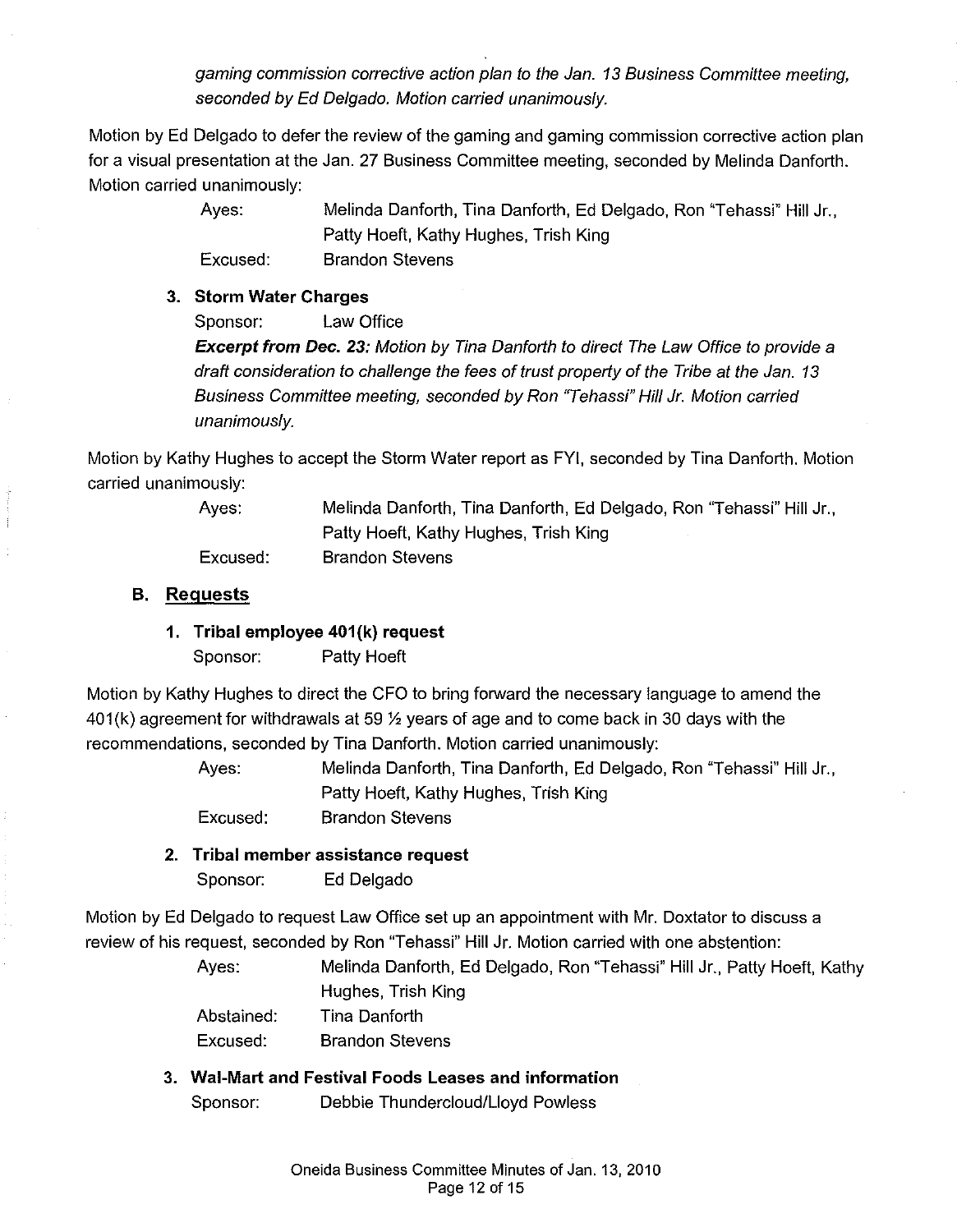Motion by Trish King to accept the report and request a study be done on the lease options by the General Manager and Law Office be brought back in 90 days, seconded by Kathy Hughes. Motion carried with one abstention:

| Aves:      | Melinda Danforth, Ed Delgado, Ron "Tehassi" Hill Jr., Patty Hoeft, Kathy |
|------------|--------------------------------------------------------------------------|
|            | Hughes, Trish King                                                       |
| Abstained: | Tina Danforth                                                            |
| Excused:   | <b>Brandon Stevens</b>                                                   |

**4. LRO Staff Attorney Lynn Franzmeier employment agreement**  Sponsor: Trish King

Motion by Ed Delgado to approve Legislative Reference Office Staff Attorney Lynn Franzmeier employment agreement, seconded by Ron "Tehassi" Hill Jr. Motion carried with one abstention:

> Ayes: Melinda Danforth, Ed Delgado, Ron "Tehassi" Hill Jr., Patty Hoeft, Kathy Hughes, Trish King

Abstained: Excused: Tina Danforth Brandon Stevens

### **5. Five enrollment applicants**

Sponsor: Trust/Enrollments

Motion by Melinda Danforth to approve five enrollment applications, seconded by Ron "Tehassi" Hill Jr. Motion carried unanimously:

> Ayes: Excused: Melinda Danforth, Tina Danforth, Ed Delgado, Ron "Tehassi" Hill Jr., Patty Hoeft, Kathy Hughes, Trish King Brandon Stevens

### **6. Federal Legislative Affairs update regarding the smoking ban**

Sponsor: Bill Gollnick/Nathan King

Motion by Kathy Hughes to approve the federal Legislative Affairs update, seconded by Tina Danforth to approve. Motion carried unanimously:

> Ayes: Melinda Danforth, Tina Danforth, Ed Delgado, Ron 'Tehassi" Hill Jr., Patty Hoeft, Kathy Hughes, Trish King

Excused: Brandon Stevens

### **7. Legislative Affairs Brief**

Sponsor: Bill Gollnick/Nathan King

Motion by Kathy Hughes to accept the Legislative Affairs brief as FYI and request an update in February along with the Legislative Operating Committee ordinance update, seconded by Patty Hoeft. Motion withdrawn.

Motion by Ed Delgado to accept the report about the smoking ban as FYI and discuss at the next Business Committee, seconded by Patty Hoeft. Motion carried with two abstentions:

| Ayes: | Ed Delgado, Ron "Tehassi" Hill Jr., Patty Hoeft, Kathy Hughes, Trish |
|-------|----------------------------------------------------------------------|
|       | Kina                                                                 |
|       |                                                                      |

Abstained: Melinda Danforth, Tina Danforth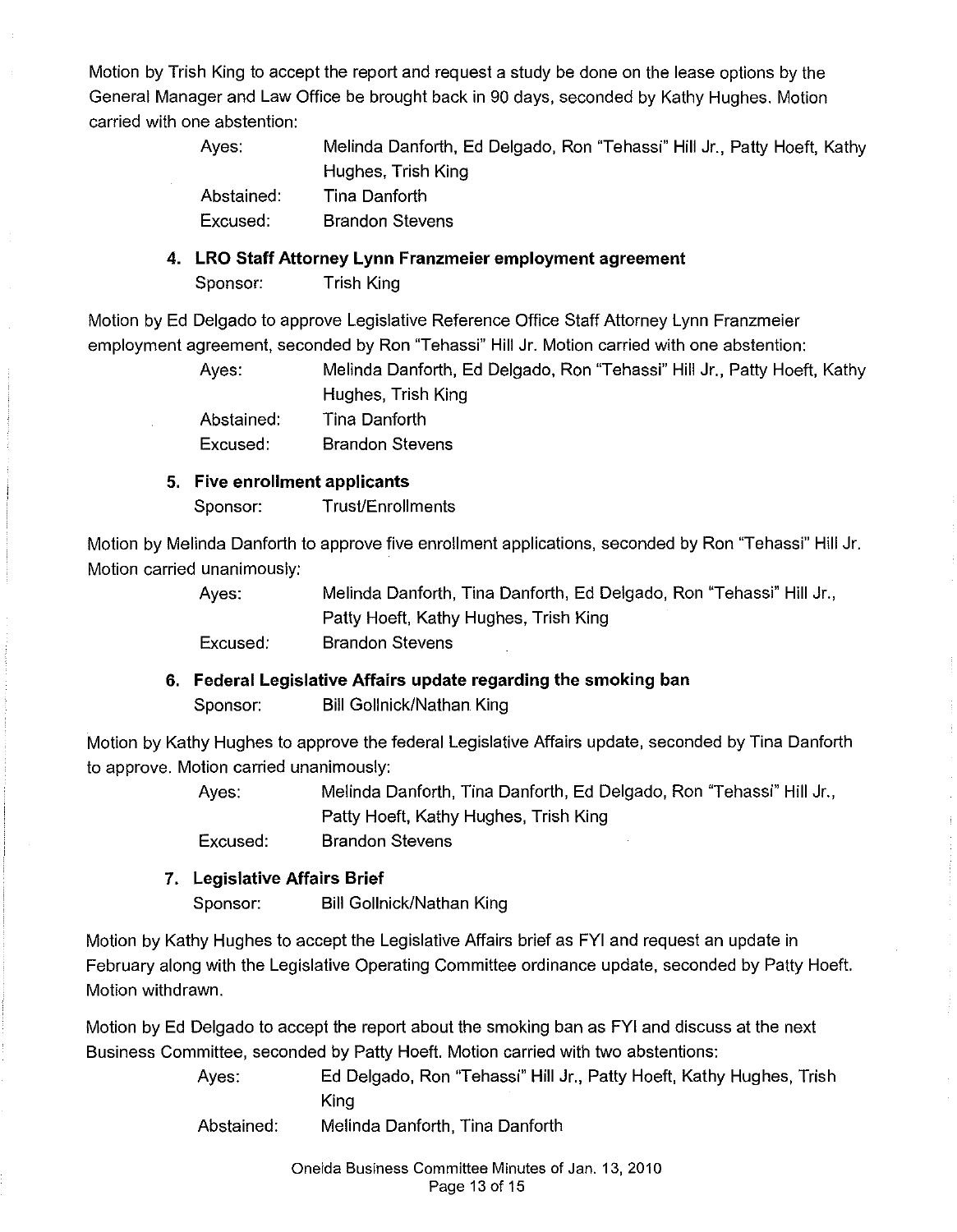Excused: Brandon Stevens

### **8. MOA Between WISDOT & Oneida Tribe**

Sponsor: Bill Gollnick/Nathan King

Motion by Trish King to approve the Memorandum of Agreement Between WI Department of Transportation and Oneida Tribe, seconded by Ron "Tehassi" Hill Jr. Motion carried with one abstention:

> Ayes: Tina Danforth, Ed Delgado, Ron "Tehassi" Hill Jr., Patty Hoeft, Kathy Hughes, Trish King Abstained: Melinda Danforth Excused: Brandon Stevens

#### **9. Government relations update**

Sponsor: Bill Gollnick/Nathan King

Motion by Patty Hoeft to accept the Government relations update as FYI, seconded by Melinda Danforth. Motion carried with one abstention:

Ayes: Melinda Danforth, Ed Delgado, Ron "Tehassi" Hill Jr., Patty Hoeft, Kathy Hughes, Trish King Abstained: Excused: Tina Danforth Brandon Stevens

#### **c. Attorney Brief**

#### **1. Litigation matter**

Sponsor: Jo Anne House

Motion by Patty Hoeft to accept the litigation matter report, seconded by Ron "Tehassi" Hill Jr. Motion carried with one abstention:

> Ayes: Melinda Danforth, Ed Delgado, Ron "Tehassi" Hill Jr., Patty Hoeft, Kathy Hughes, Trish King Abstention: Tina Danforth

Excused: Brandon Stevens

### **D. Reports**

#### **1. Land Claims**

Sponsor: Bill Gollnick

Motion by Kathy Hughes to accept the verbal land claims report, seconded by Patty Hoeft. Motion carried unanimously:

> Ayes: Excused: Melinda Danforth, Tina Danforth, Ed Delgado, Ron "Tehassi" Hill Jr., Patty Hoeft, Kathy Hughes, Trish King Brandon Stevens

#### XII. Recess/Adjourn